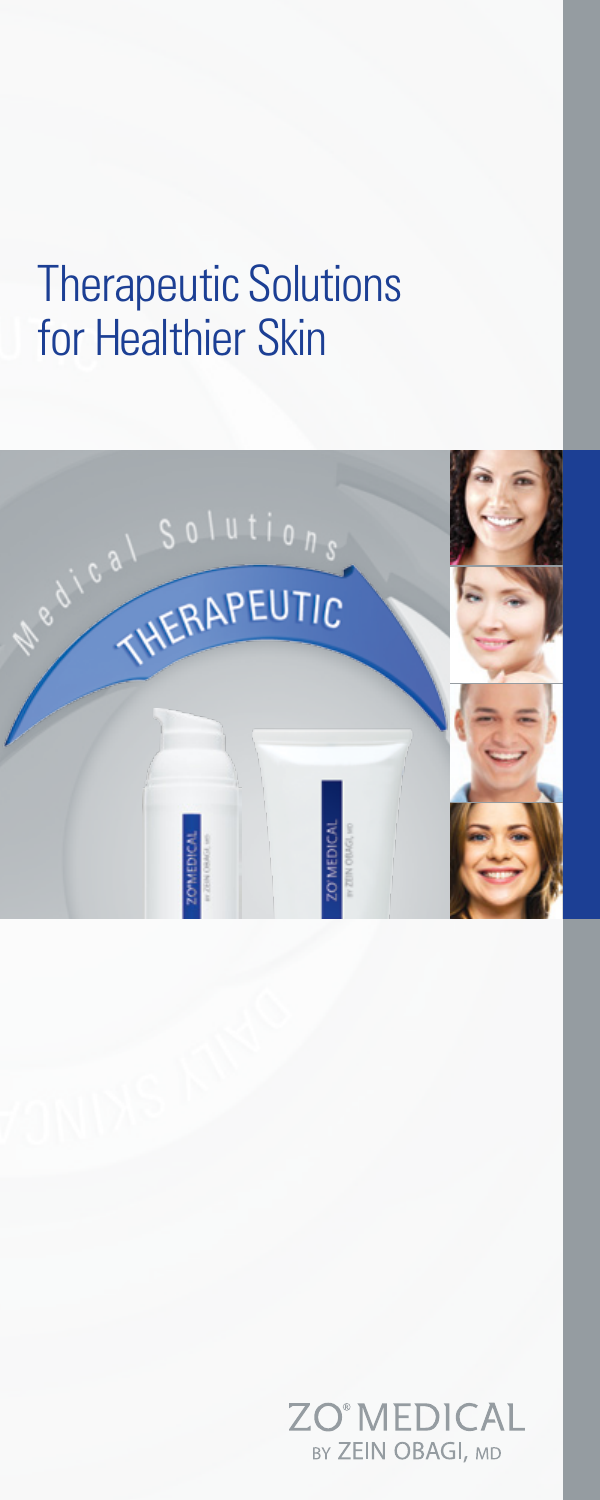# Solutions that Create Healthy Skin

For over three decades, Dr. Zein Obagi defined the concept of skin health and developed skincare treatments and programs that can create truly healthy skin. Now with the introduction of ZO® Medical products, Dr. Obagi's next generation of therapeutic skincare products and treatments are exclusively available through skin health professionals.



#### Advanced Skin Health Solutions

Under the guidance of Dr. Zein Obagi, ZO Skin Health, Inc. has developed a wide spectrum of therapeutic treatment protocols for everyone regardless of skin condition, age, gender, or ethnicity. Based on the latest advances in skin therapy technology – biotechnology complexes, plant stem cell components, and multi-therapy delivery systems – these products and programs have been optimized for your specific needs.



#### The ZO® Definition of **Truly Healthy Skin**

- Smooth
- **Strong**
- 
- Even-toned
- Hydrated
- Disease-free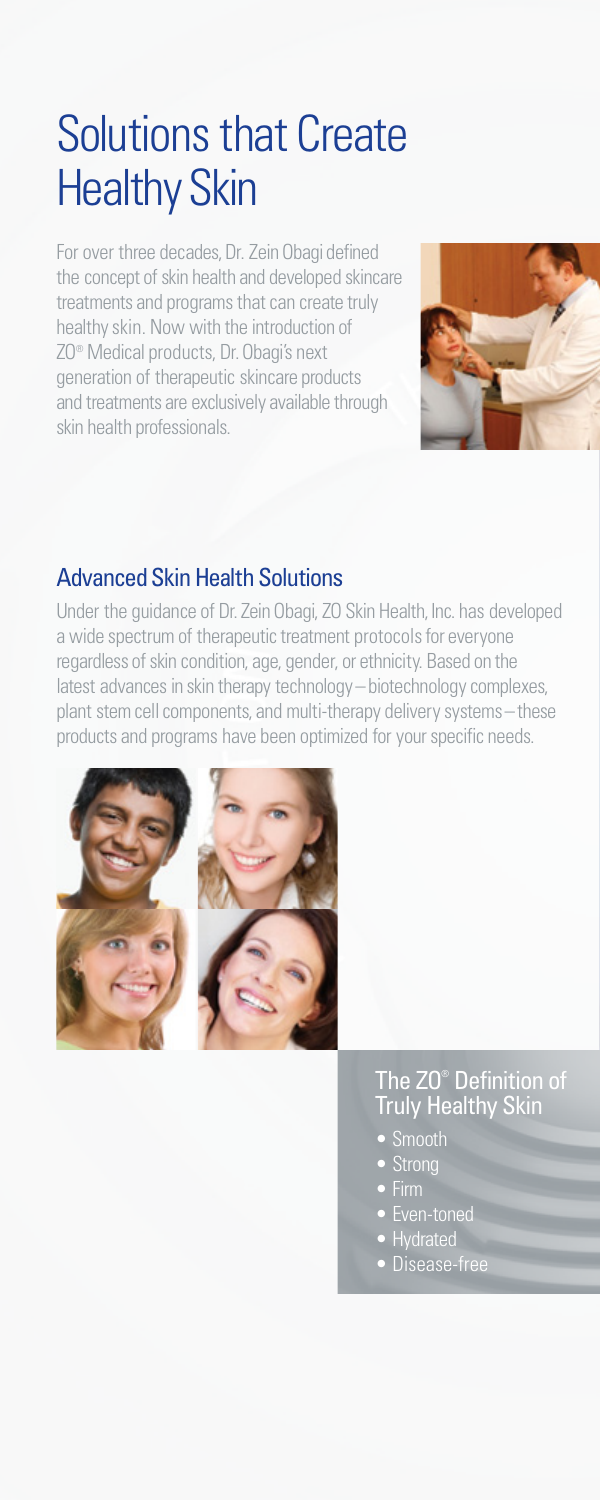#### ZO® Medical Therapeutic Solutions

Products, protocols, and treatments provided by skincare professionals for a wide range of skin disorders and chronic conditions.



#### ZO® Skin Health Daily and Preventative Skincare

A comprehensive array of products maintain the results of therapeutic treatments and support daily skin health and protection from the environment.

> **ZO®MEDICAL** BY ZEIN OBAGI, MD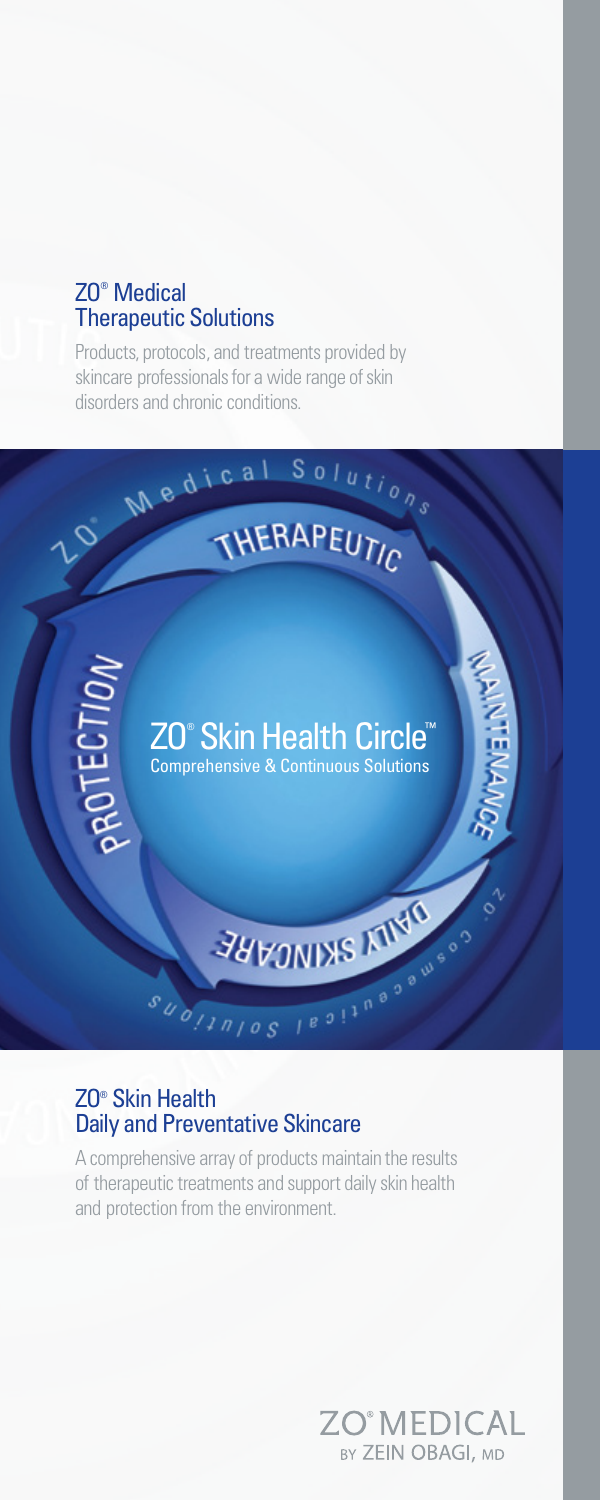## ZO® Medical Products Unique Retinol Formulations Maximize Results



### **BRIGHTENEX™**

#### Skin Brightener & Correcting Crème Non-Hydroquinone

Bioengineered to target all three stages of skin discoloration through a patented, bio-vectored, microsphere delivery system. It is formulated to even skin color and tone, and recommended as a first course in treating hyperpigmentation.

#### Synergistic Retinol Formulation

A blend of potent retinol (1.0%), inhibitors and antioxidants are released to rapidly brighten and even skin tone quality. Additionally, this comprehensive multi-action formulation minimizes skin redness caused by environmental factors and helps maintain an even and restored skin tone.

#### **BRIGHTENEX<sup>™</sup> Multi-Action System**

- Vitamin A and ascorbic acid-2 glucoside for even skin tone
- Bio-active levels of vitamins E and C, and stachys officinalis antioxidants
- Multistage glutathione, soy isoflavones, and N-acetyl glucosamine melanin inhibitor system
- Retinol (1.0%) microencapsulation in an oleosomes delivery system

(75mL, 2.5 fl.oz.)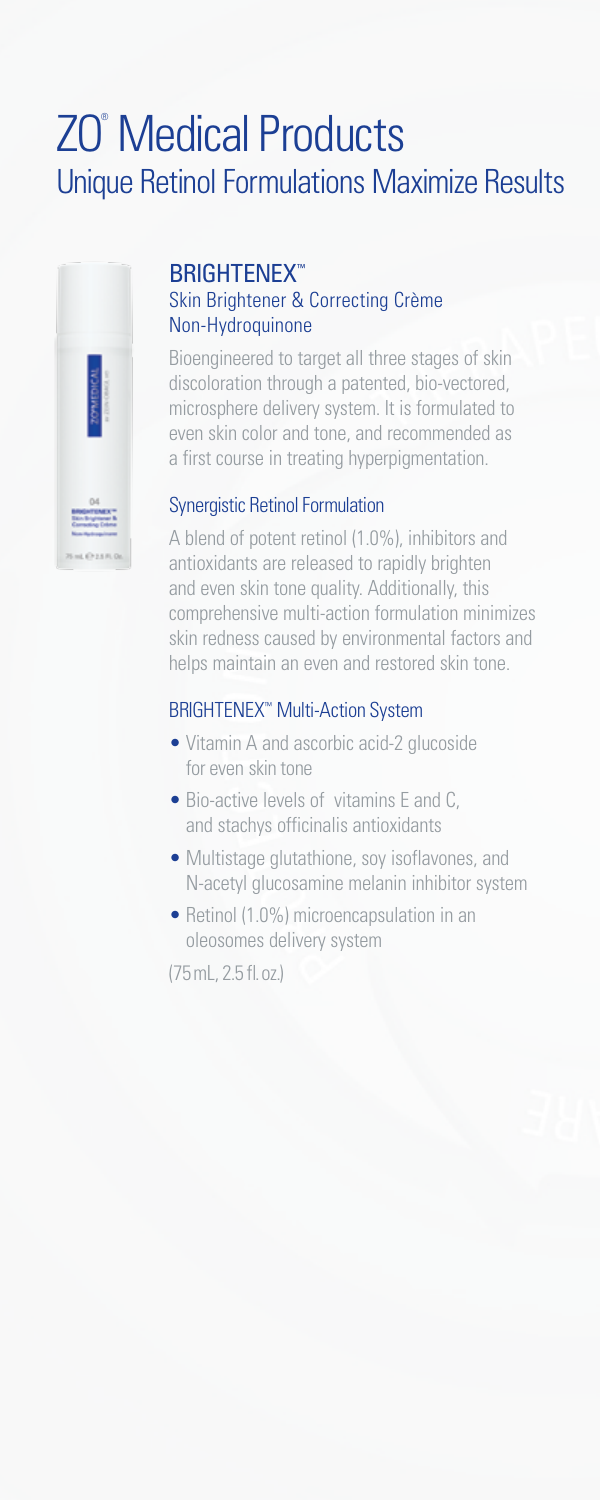

#### RETAMAX™ Active Vitamin AMicro Emulsion

Utilizing an innovative micro emulsion technology, this potent retinol (1.0%), blended with plant stem cell antioxidants and biomimetic proteins, helps reverse the signs of aging and aids in the prevention of future damage.

#### Stimulating Collagen Formation and Skin Barrier Function

RETAMAX™ aids in skin rejuvenation by triggering the natural formation of collagen and encouraging the restoration of the skin barrier function by up-regulating the production of hyaluronic acid, the skin's most vital natural hydrating factor.

#### Antioxidant Response

This biocellular antioxidant system serves to block free-radical damage, helps protect vulnerable cellular DNA, and addresses the root cause initiators of future skin aging. Optimizing inflammation management and anti-glycation irritation, RETAMAX™ helps ensure maintenance of the new, healthy skin state by defending against inflammatory-initiated skin damage.

#### RETAMAX™ Micro Emulsion System

- High-potency vitamin A stimulates the skin's natural rebuilding process
- Antioxidant and anti-inflammatory action with vitamins C and E, and buddleja plant stem cells
- Biomimetic protein activation for skin regeneration

**ZO°MEDICAL** BY ZEIN OBAGI, MD

• Micro emulsion technology supports rapid delivery of key ingredients

(75mL, 2.5 fl.oz.)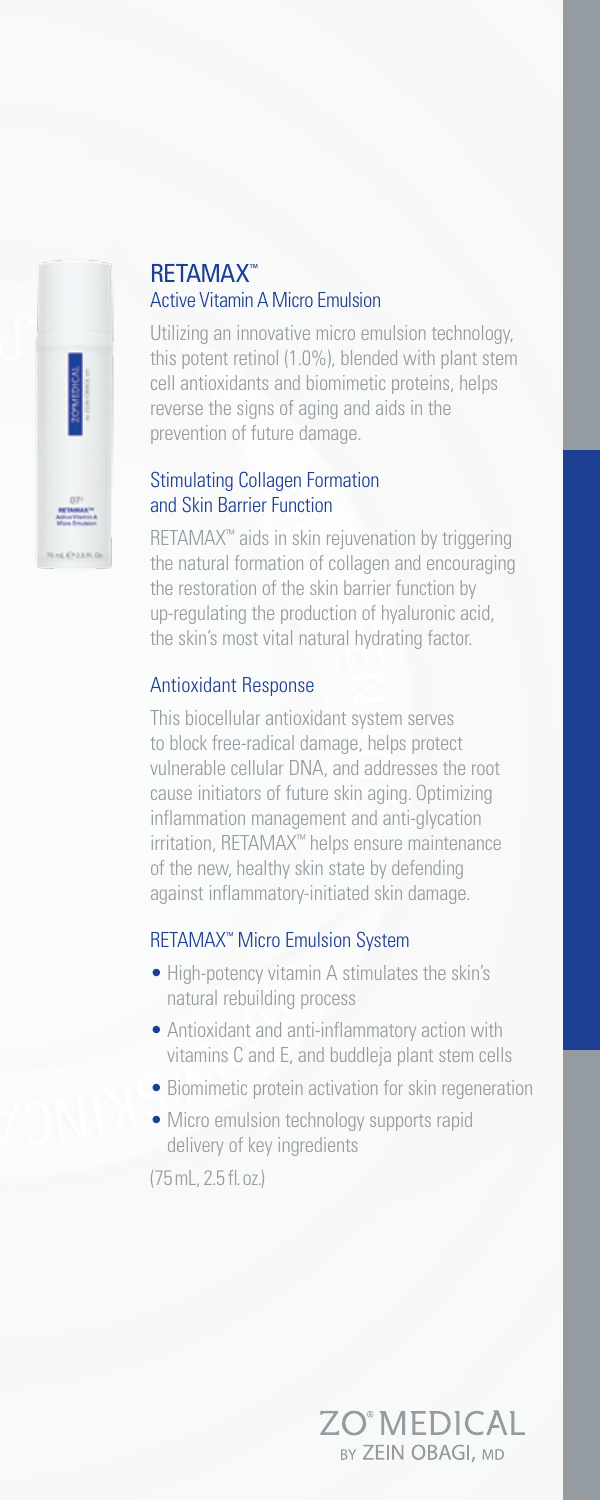# ZO® Medical Products



#### MELAMIN™ Skin Bleaching& Correcting Crème

Hydroquinone USP, 4%

A highly effective Rx solution to lighten hyperpigmentation with 4% hydroquinone. Recommended following use of BRIGHTENEX™ . This formulation alters the essential subcellular metabolic processes that cause cell damage. It inhibits melanin production to even skin color and tone.

- 4% hydroquinone acts as a gradual bleaching agent
- Reduces the appearance of chloasma, melasma, freckles, and sun damage
- Vitamin E helps repair damaged skin cells

*Prescription Only* (Net Wt. 80 g, 2.8 oz.)



#### MELAMIX™ Skin Lightener& Blending Crème

Hydroquinone USP, 4%

A 4% hydroquinone bleaching cream penetrates the skin and effectively delivers the active ingredients of the system to the melanocytes. It alters the essential subcellular metabolic processes that cause cell damage and inhibit melanin production.

- 4% hydroquinone acts as a gradual bleaching agent
- Reduces the appearance of chloasma, melasma, and freckles
- Optimizes delivery of active ingredients

*Prescription Only* (Net Wt. 80 g, 2.8 oz.)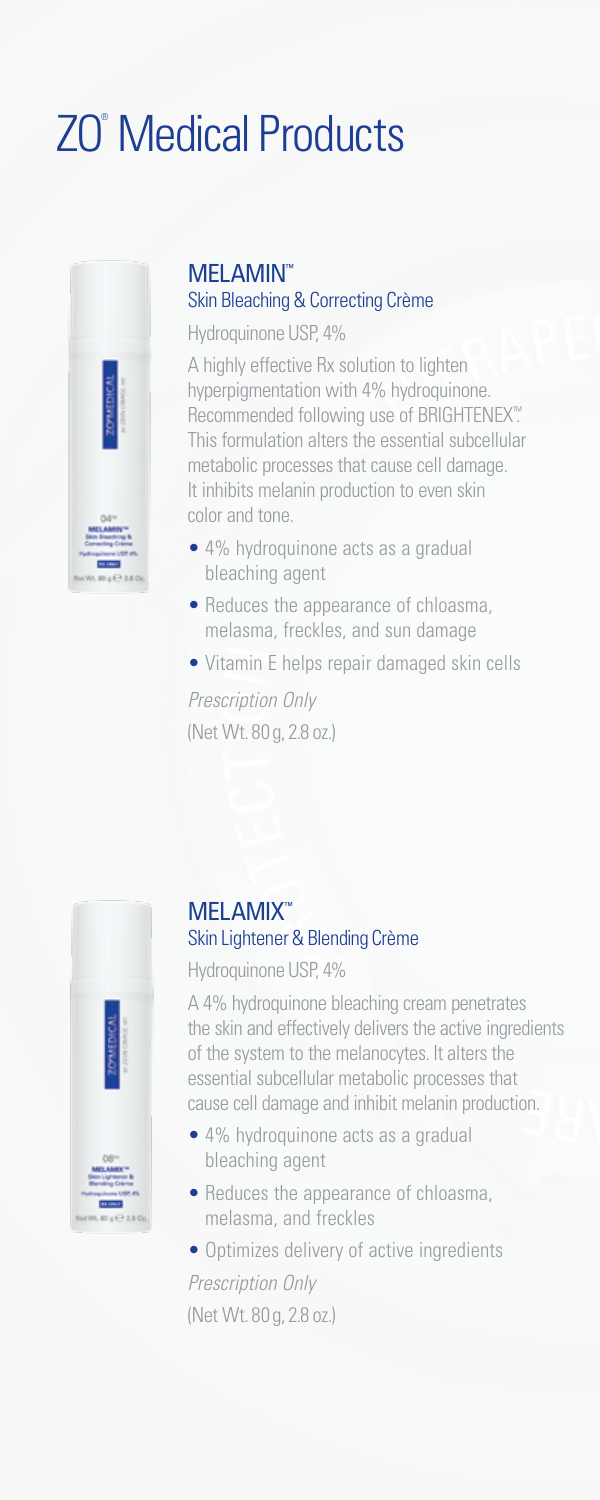

#### OILACLEANSE™ Cleanser for Normal to Oily Skin

Dual-action cleanser exfoliates and cleanses skin targeting excess oil. Removes oil and other impurities to clean the skin and help clear acne.

- Reduces the factors that contribute to skin inflammation
- Helps decrease the level of bacteria on skin surface
- Promotes exfoliation

(240mL, 8 fl.oz.)



#### NORMACLEANSE™ Cleanser for Normal to Dry Skin

Its advanced surfactant gently removes impurities and oil, and prepares the skin to receive therapeutic treatments.This unique formulation gently cleans and conditions the skin.

- Highly advanced surfactant matrix removes impurities
- Peptide and collagen-boosting complex helps firm the skin
- Moisturizing complex nourishes and calms the skin

(240mL, 8 fl.oz.)

**ZO°MEDICAL** BY ZEIN OBAGI, MD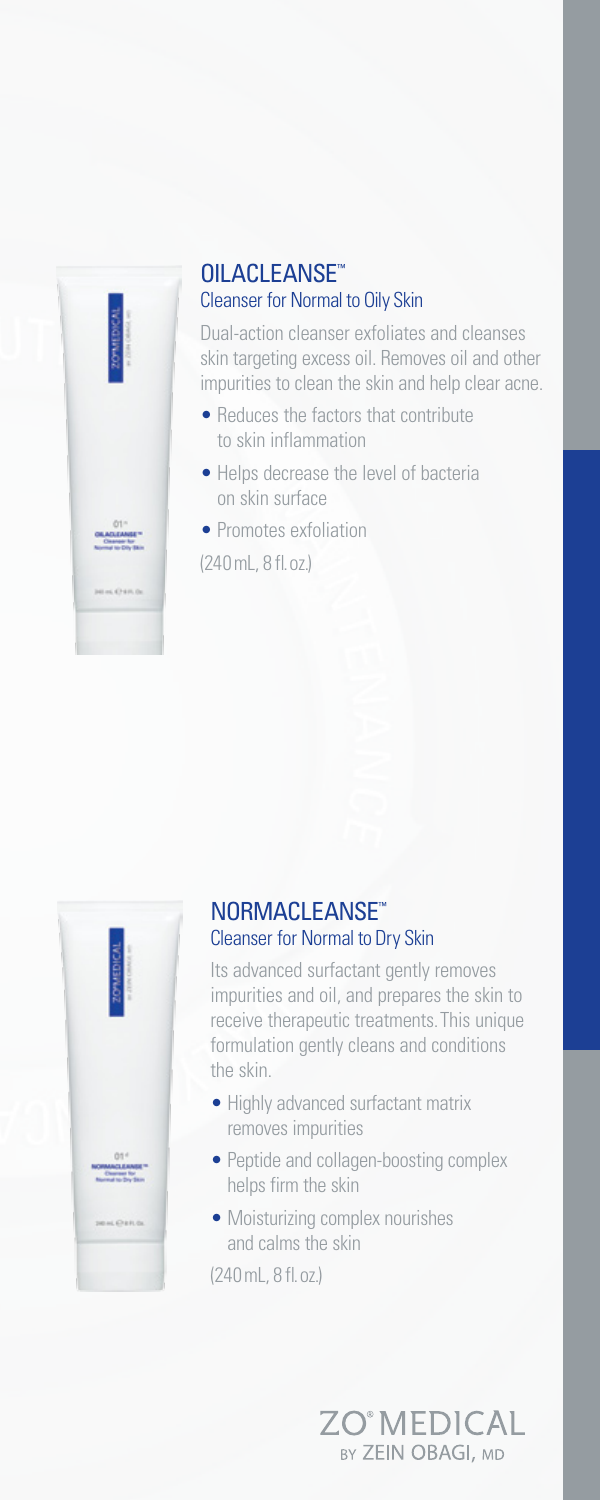# ZO® Medical Products



#### GLYCOGENT™ Exfoliation Accelerator

An innovative exfoliation accelerator engineered to help reduce inflammation and prevent future damage. Active ingredients enhance mitosis and help correct skin discoloration.

- Potent glycolic and lactic acid complex provides skin surface renewal
- Anti-inflammatory properties help minimize the appearance of irritated skin
- Proven antioxidants help prevent future skin damage

(75mL, 2.5 fl.oz.)



#### BALATONE™ Calming Toner pH Balancer

This unique toner optimizes the penetration of therapeutic treatments by removing impurities and balancing the pH of weak skin. It invigorates dry, sensitive and irritated skin with its proprietary technology.

- Unique combination of solvents, astringents, and exfoliants thoroughly clears and cleanses the skin
- Exclusive blend of conditioners, moisturizers, and hydrators soothes treated skin
- Gentle cooling action adds comfort to reduce irritation

(177mL, 6 fl.oz.)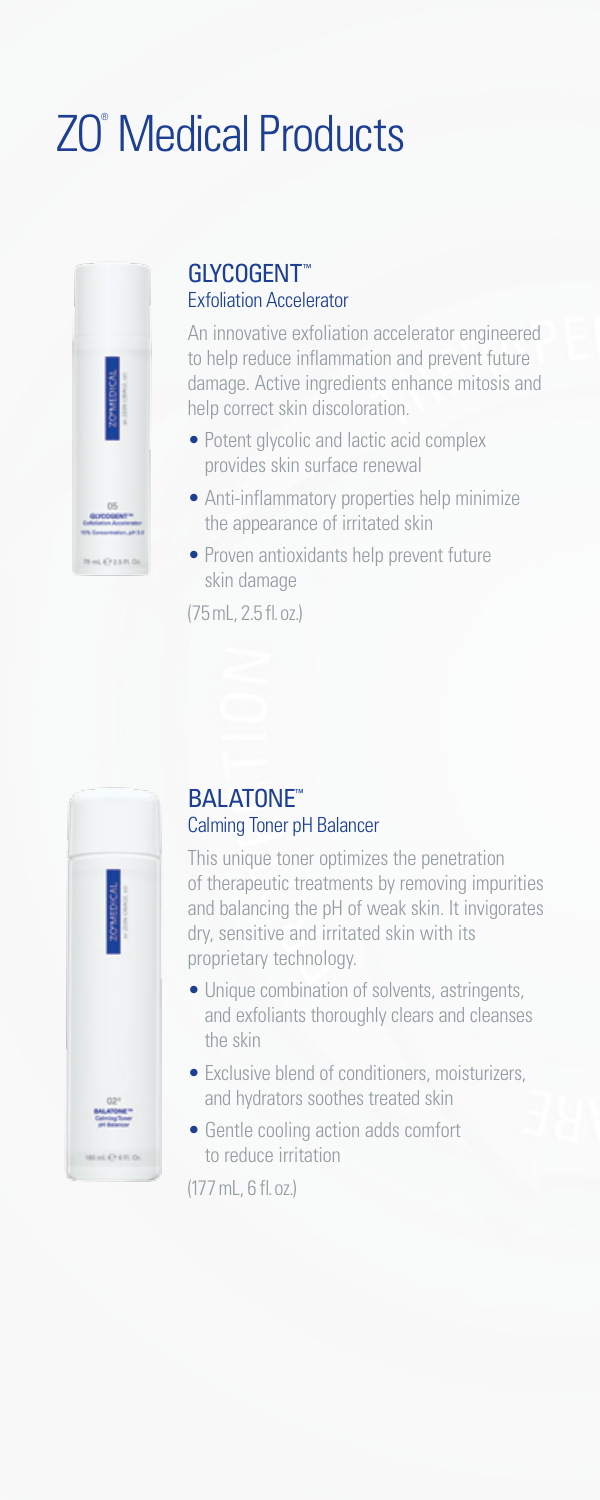

#### CEBATROL™ Oil Control Pads

An invigorating acne medication to treat and prevent outbreaks. Its proven exfoliants effectively remove dead skin cells. These pads also contain an emollient complex to help soothe skin and reduce redness.

- 2% salicylic acid for a maximum-strength acne medication
- Mandelic acid helps resurface skin for a smoother appearance
- Triclosan provides additional antibacterial benefits

(60 pads/75mL, 2.5 fl.oz.)

#### **Tretinoin**

Tretinoin USP available in 0.1% and 0.05% cream in 20 g tubes. *Prescription Only*

#### ZO® Controlled Depth Peels

Physicians utilize ZO<sup>®</sup> peels today as a preferred remedy for treating various skin disorders.

- Reduce brown spots, age spots and uneven skin pigmentation
- Improve the texture of leathery, sun damaged skin and impart more glow
- Reduce the appearance of melasma
- Treat certain types of acne conditions and post-inflammatory hyperpigmentation
- Reduce fine lines and wrinkles

*Ask your physician for more information.*

ZO®MEDICAL BY ZEIN OBAGI, MD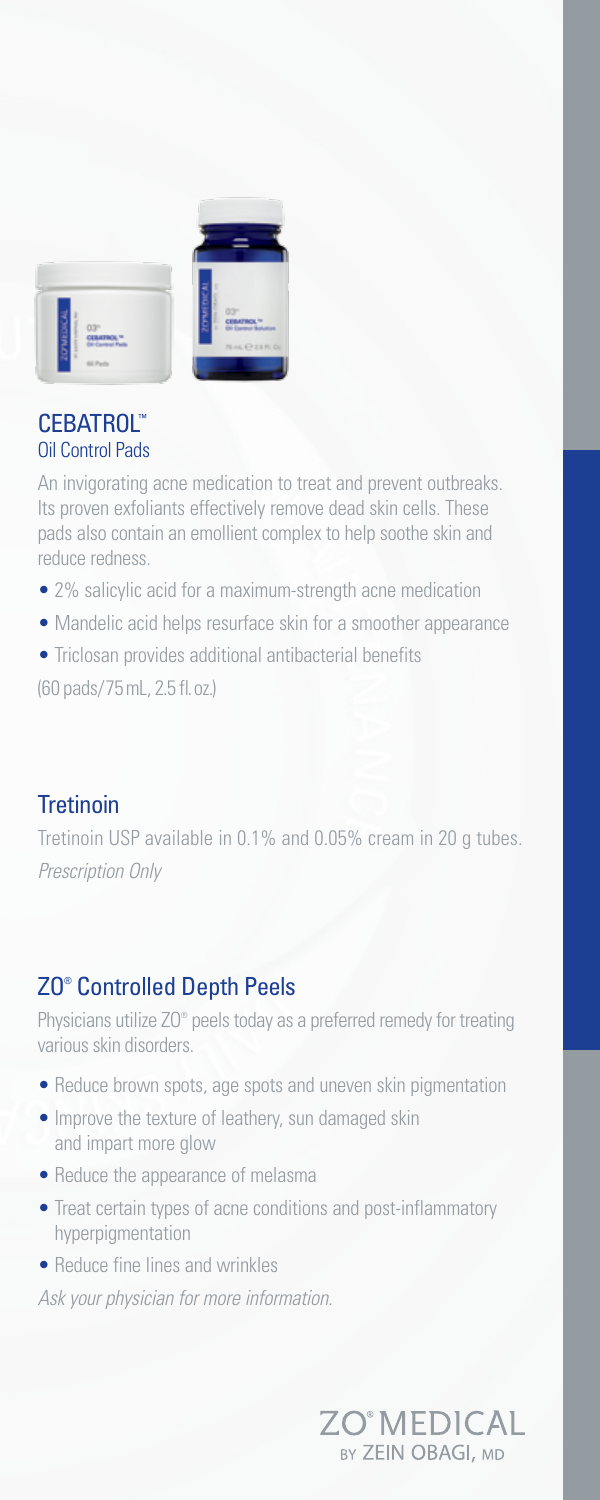## Your ZO<sup>®</sup> Medical Skincare Program

With the guidance of your physician, the following skincare regimen is tailored to your specific skin condition and skin health goals.

| <b>ZO<sup>®</sup></b> Medical Products         | <b>Dosage</b> |
|------------------------------------------------|---------------|
| $\Box$ OILACLEANSE <sup>**</sup>               |               |
| □ NORMACLEANSE <sup>™</sup>                    |               |
| $\square$ BALATONE $^{\mathsf{m}}$             |               |
| $\square$ CEBATROL <sup>**</sup>               |               |
| $\square$ BRIGHTENEX <sup>**</sup>             |               |
| $\Box$ MELAMIN <sup>"</sup> ( <i>Rx Only</i> ) |               |
| $\Box$ GLYCOGENT <sup>®</sup>                  |               |
| $\Box$ RETAMAX <sup>**</sup>                   |               |
| $\Box$ MELAMIX <sup>"</sup> (Rx Only)          |               |
| $\Box$ Tretinoin (Rx Only)                     |               |

\_\_\_\_\_\_\_\_\_\_\_\_\_\_\_\_\_\_\_\_\_\_\_\_\_\_\_\_\_\_\_\_\_\_\_\_\_\_\_\_\_\_\_\_\_\_\_\_\_\_\_\_\_\_\_\_\_\_\_\_\_\_\_\_\_\_\_\_\_\_\_\_\_\_\_\_\_\_\_\_\_\_\_\_\_

\_\_\_\_\_\_\_\_\_\_\_\_\_\_\_\_\_\_\_\_\_\_\_\_\_\_\_\_\_\_\_\_\_\_\_\_\_\_\_\_\_\_\_\_\_\_\_\_\_\_\_\_\_\_\_\_\_\_\_\_\_\_\_\_\_\_\_\_\_\_\_\_\_\_\_\_\_\_\_\_\_\_\_\_\_

\_\_\_\_\_\_\_\_\_\_\_\_\_\_\_\_\_\_\_\_\_\_\_\_\_\_\_\_\_\_\_\_\_\_\_\_\_\_\_\_\_\_\_\_\_\_\_\_\_\_\_\_\_\_\_\_\_\_\_\_\_\_\_\_\_\_\_\_\_\_\_\_\_\_\_\_\_\_\_\_\_\_\_\_\_

 $\Box$ 

### Physician Comments: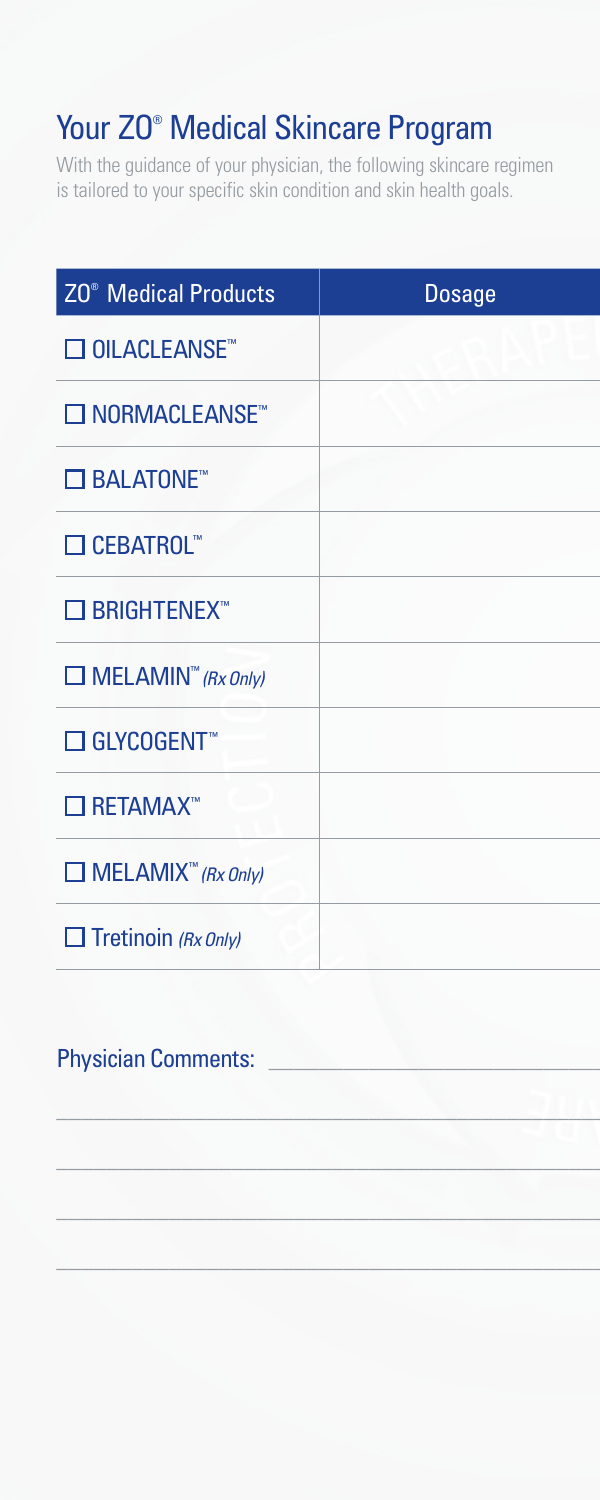| Regimen | <b>Notes</b>                           |
|---------|----------------------------------------|
|         |                                        |
|         |                                        |
|         |                                        |
|         |                                        |
|         |                                        |
|         |                                        |
|         |                                        |
|         |                                        |
|         |                                        |
|         |                                        |
|         |                                        |
|         |                                        |
|         |                                        |
|         |                                        |
|         |                                        |
|         |                                        |
|         |                                        |
|         | <b>ZO®MEDICAL</b><br>BY ZEIN OBAGI, MD |